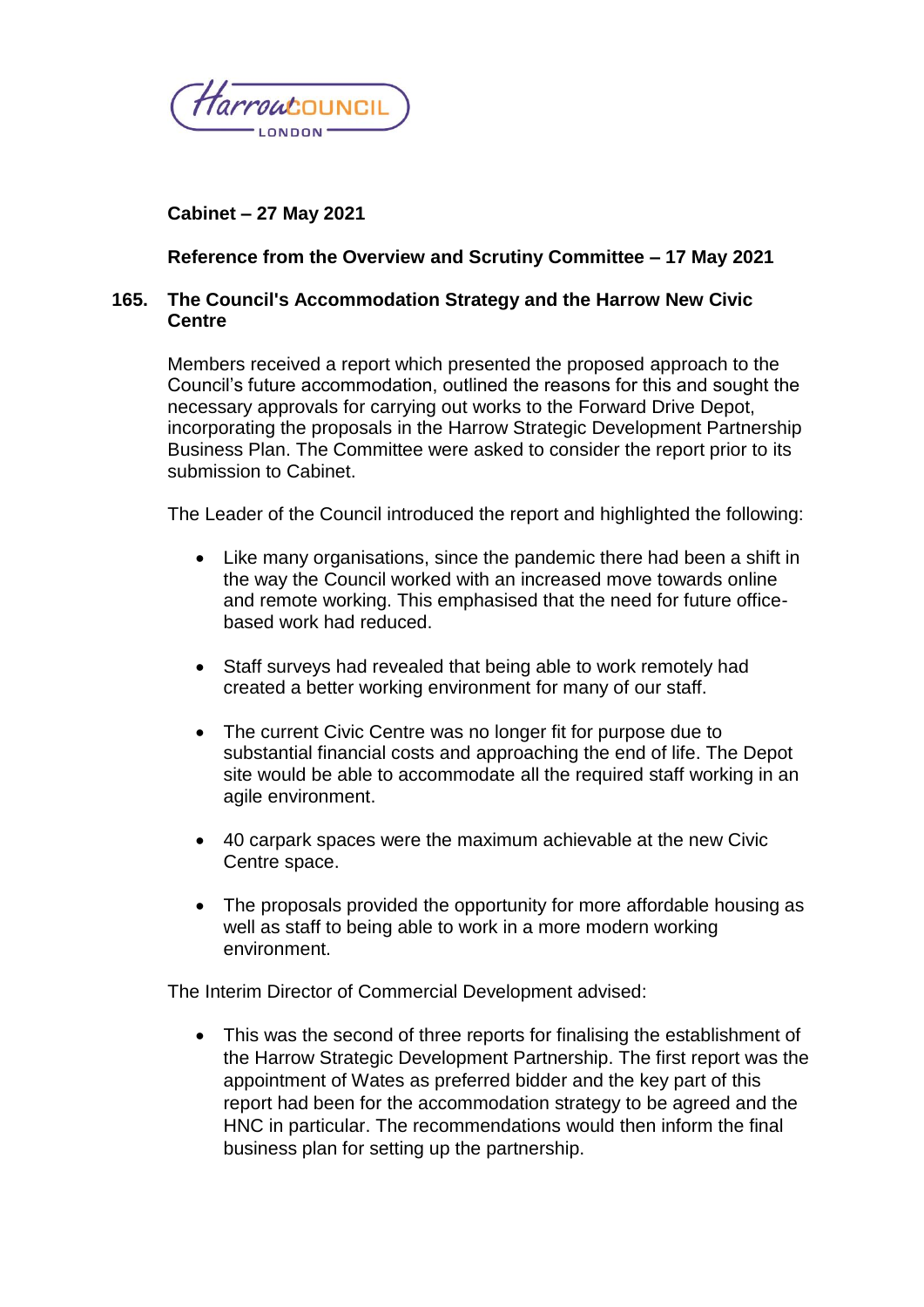- The report set out the change of situation, the learning from the wider market, the development of the flexible futures programme and the experience of the pandemic which changed the Council's requirements.
- The Forward Drive Depot was available for high quality offices. There were constraints on the depot letting and noted that it would nevertheless be an improvement on the existing buildings.
- As the Forward Drive Depot was not necessarily an appropriate space, the report also addressed the identification of ancillary spaces.

The Director of Finance highlighted the financial implications of the report including:

- The accommodation strategy, fitting out the Forward Drive Depot for staff which would cost circa £7.6m in terms of capital which had already been accounted for in the Council's capital programme. This meant that no extra capital would need to be added to the existing budget.
- There was an associated revenue cost of £725,000 which was primarily for ancillary spaces which had been accounted for in the 2020/21 outturn report.
- The financial implications for the Council in relation to the Harrow Strategic Development Partnership, highlighted that, based on the current Business Plan model, there would be no impact on the general fund.
- The Council's total capital investment over the initial 12-year period of the scheme would be £48.6m. This covered the Councils investment in the Harrow Strategic Development Partnership and the new Civic Centre. The financial model also showed that the Council would receive capital receipts from the Harrow Strategic Development Partnership which would cover the Council's capital investment leaving the Council with a net borrowing requirement estimated at £10.2m.
- The Council would receive a series of interest payments from the Harrow Strategic Development Partnership to cover capital financing cost.
- Consideration should be given to using dividends received from the arrangement and will be used to clear any debt from this arrangement.

Members asked questions and had a discussion in relation to the following areas: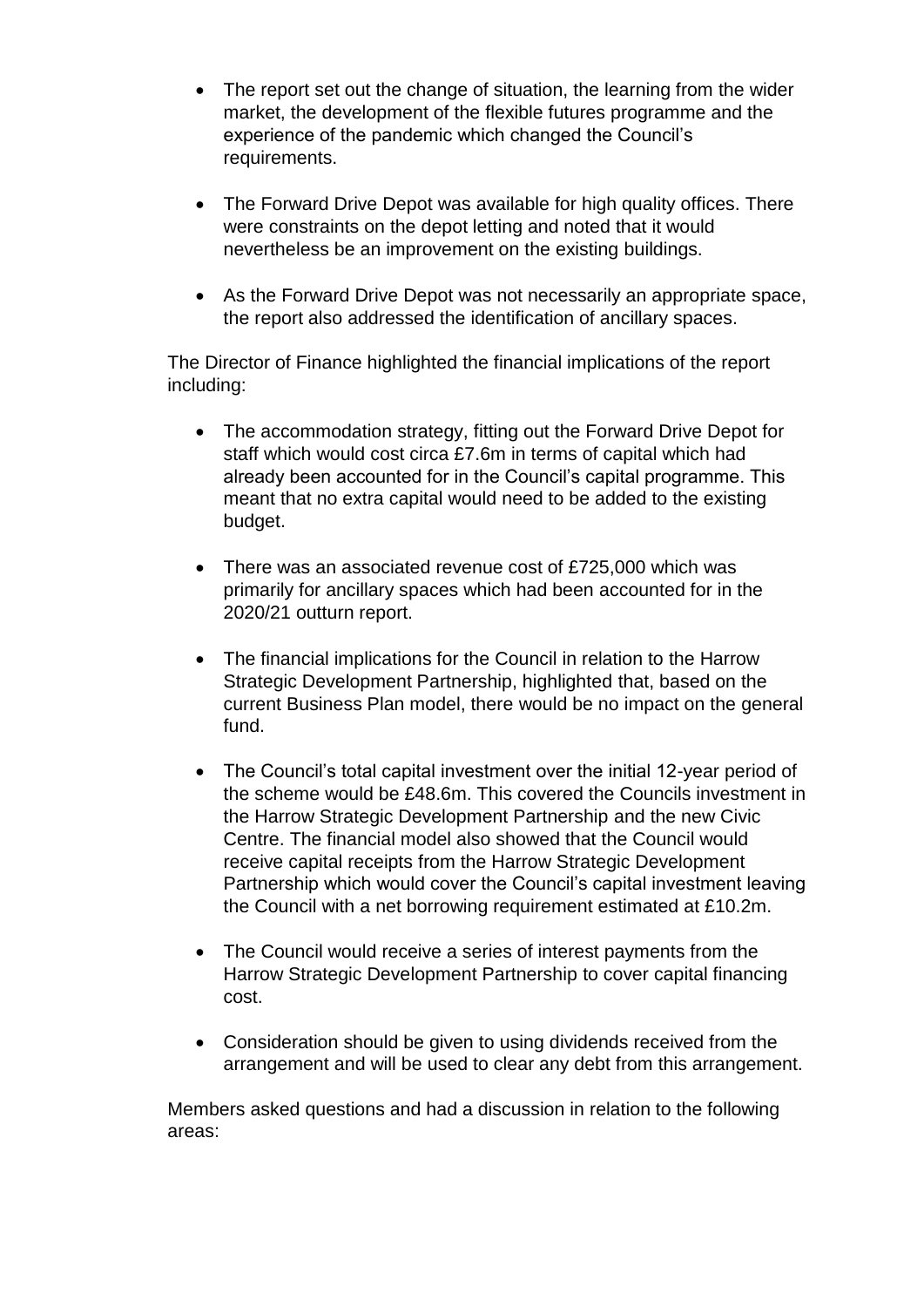- The content in the exempt section of the report should be reviewed as it may be possible to make it available to the public.
- Appropriate facilities for services were required. Queries were raised about where various essential front desk services would be located across the borough and how permanent this would be. Concerns were also raised about the level of detail and consistency being provided, and whether the strategy fully met the needs of future service provision.
- Flexible working should meet the needs of the Council. Queries were raised about whether the long-term impact of partial remote working was being considered and accounted for, and the flexibility for any future changes in work patterns. Also, how confidentiality could be maintained in a more open and flexible work setting.
- In response to concerns raised regarding public safety for journeys home in the evening, given the level of parking at the new Civic Centre, it was noted that measures would need to be put in place for staff, Members and residents to ensure this was maintained.
- The planned split between the Council's democratic functions at the new Civic Centre and administrative functions at Forward Drive, the impact on accountability and future running of the council, and where senior officers would be based.
- Financial issues and queries were raised, including the level of borrowing and financial returns, the additional costs of fitting out Forward Drive, the cumulative costs of the new Civic Centre and Forward Drive schemes, and when a business plan would be available to support the Accommodation Strategy.
- The level of parking provision, including whether 40 spaces at the new Civic Centre would be sufficient to support its planned use, and how this would affect its accessibility to members, officers and the local community.

Members went on to discuss and question specific details of the Council's Accommodation Strategy and the Harrow New Civic Centre as follows:

- In response to the challenge that some services had not yet been assigned a designated location from which to operate, Members were advised that this was largely down to delays caused by the pandemic, but that space was available to accommodate them. Locations were being considered which would make services such as homelessness more accessible. Time was available for the optimum scenarios to be considered. It was noted that the current Civic Centre would remain until October 2022.
- Regarding concerns over the practicality of using Libraries and the Art's Centre for council front desk services, it was noted that these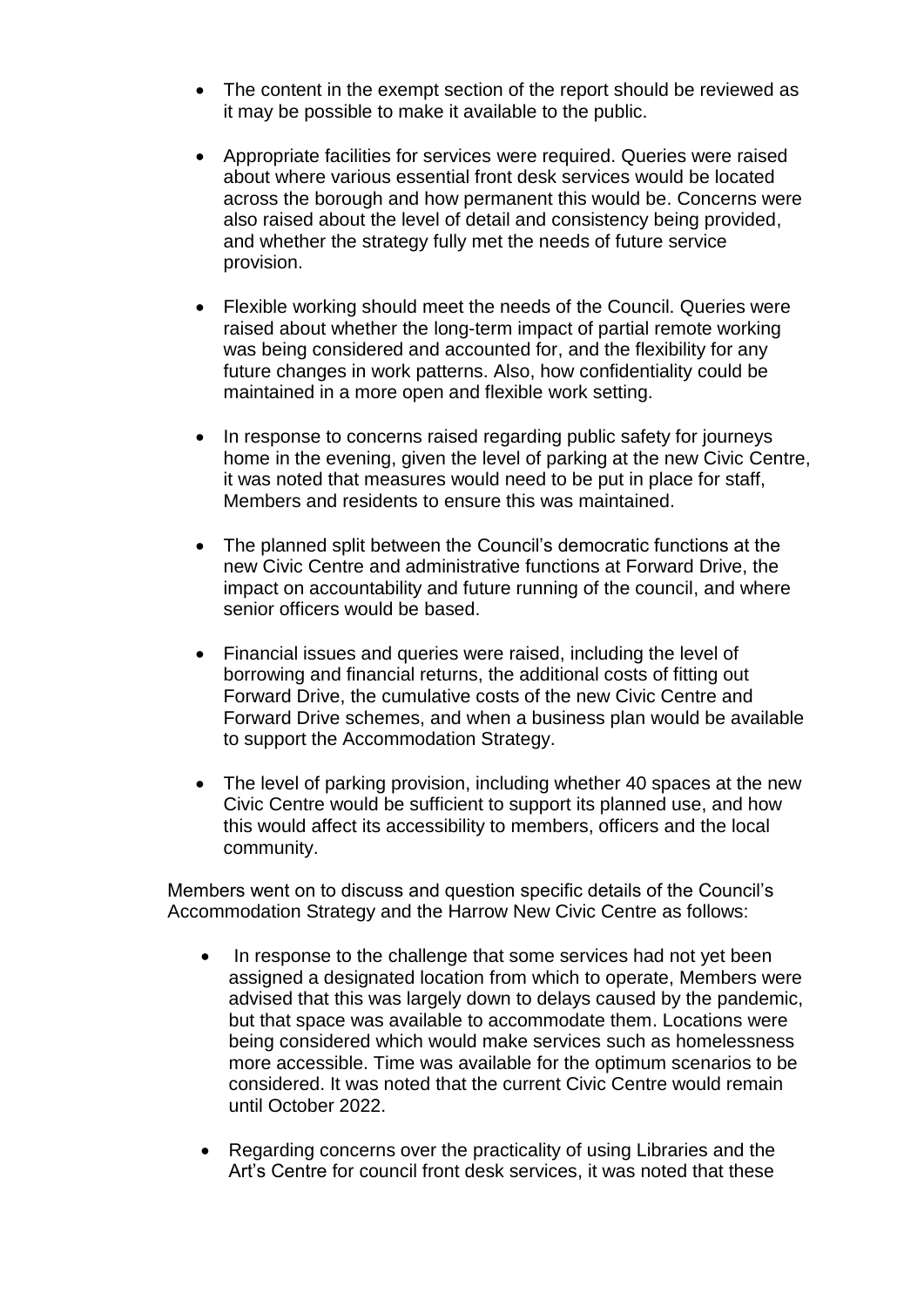facilities had available rooms that had previously been used to deliver services. Children services access points would be designated to an appropriate location with various options available for consideration. Libraries would be considered for services such as housing benefits and Council Tax.

- The Committee questioned how the needs of staff would be met once the move occurred, an officer advised that focus groups had been collecting information with engagement taking place at several levels of the organisation to ensure accessibility was addressed. The Civic Centre was being used as a pilot prior to the opening of Forward Drive.
- Concern was expressed in relation to the protection of data and was advised that protection for data held electronically had been enhanced with the recent improvements to devices, software and storage. With the reduction in photocopying and printed that had happened through remote working, the risk of a breach for data recorded on paper had also reduced. Officers would work with focus groups to look at further ways data protection could be enhanced in an agile working environment.
- The Committee emphasised the importance of public engagement and the need to ensure that it was still at the forefront, especially in view of the significant changes since the previous civic centre proposals. It was noted that publicity and engagement with the public on this project had started in 2014 and the Council would make sure that services would be accessible.
- Regarding how services would be designated across Harrow, it was highlighted that existing services were already stationed at multiple locations.
- Members sought reassurance as to how the agile working strategy would suit Harrow and its delivery of priorities as well as how the change in attitude towards working from would affect the strategy. It was noted that time worked in the office had been under significant consideration which concluded that 50% would be an optimal ambition. It was found that staff would want the flexibility of working from home but would not want to be completely remote. For this reason, it was planned to reopen the current Civic Centre as the Civic Hub as soon as possible. It was also noted that prior to the Pandemic the Civic Centre had been occupied at a 50-60% capacity. The Volterra report noted that there had been a steady reduction in workspace and suggested 50% time in the office would be optimal.
- In response to the concern that the interaction between Members and Senior Staff would be more difficult maintained when split between two main locations, the Committee were advised that it would be possible for Members and Officers to work from both the Forward Drive Depot as well as the new Harrow Civic Centre. It was expected with this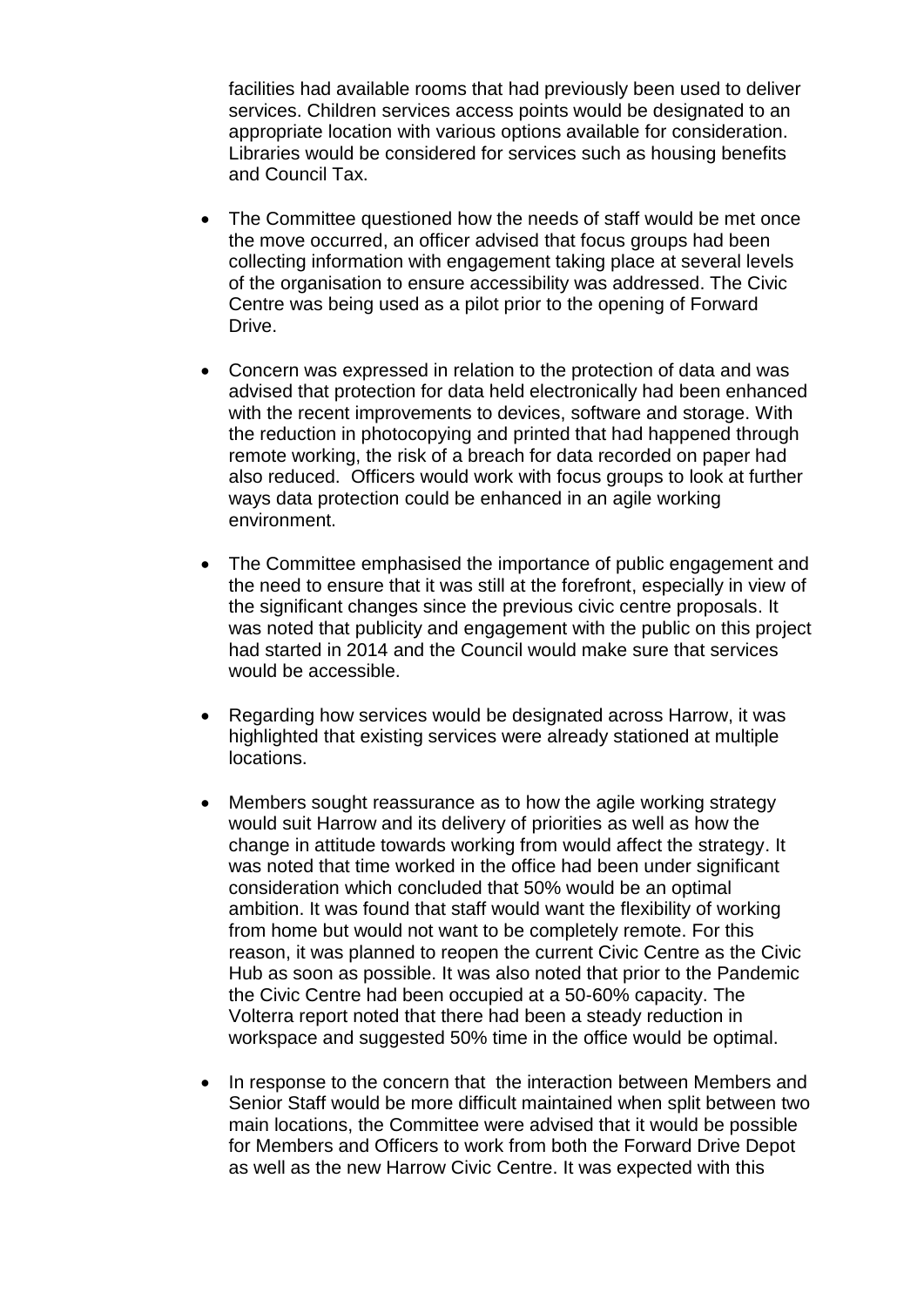fluidity and the use of hybrid and virtual meetings, interaction would be increased.

- The point of communication was raised as a potential issue, and the Committee were informed that communication with senior staff had improved since the Council moved to more remote and electronic forms of communication. The arrangement of meetings should not be an issue. It was noted that there would be multiple ways of interacting from desk space, private meeting rooms and public Café space.
- Regarding the concerns over the longevity of the strategy, an officer advised that working remotely had been proven to work during the past year, but that it had highlighted that there were improvements that could be made for staff hence why it would be made possible for staff to work in an office for 2-3 days of week. This would be tested via the Civic Hub.
- Clarification was sought in relation to the location of services in the Borough. In response, it was advised that for many years the Council has had a strategy of moving services on-line which has led to fewer residents visiting the Civic Centre. However, there was a commitment to make sure that services could still be accessible for residents in person from other locations across the Borough.
- Clarification of details within the business plan were requested andthe Interim Director of Commercial Development explained that further due diligence would be undertaken with the Housing Revenue Account (HRA) before the costs were agreed, as the current assumptions made by the HSDP (Wates) exceeded the Greater London Authority (GLA) assumed costs.
- In response to a Member's comments that increased understanding of the HRA was required, the Director of Finance explained that the HRA business plan had assumed an average unit price of £325,000 per affordable housing unit. However, the current financial viability model gives a costing of £345,000 per affordable housing unit. This report had highlighted this difference and that due diligence would need to be done to reconcile these unit prices t before a decision could be made.
- The Committee challenged how the Borough would handle the taxation of this partnership. The Director of Finance advised that the dividends were defined as the money received from the HSDP as units are sold by the partnership, which would be a share of the sales made. The taxes had been accounted for with the LLP having been set up in the most tax efficient way.
- The Committee sought further explanation/ a breakdown of the fit-out costs for the Forward Drive Depot. The costs broken down covered: local area network arrangements, audio and visual requirements, moving costs and costs for ancillary spaces. The building included 38,000 square feet, this included: furniture, a café, welfare facilities,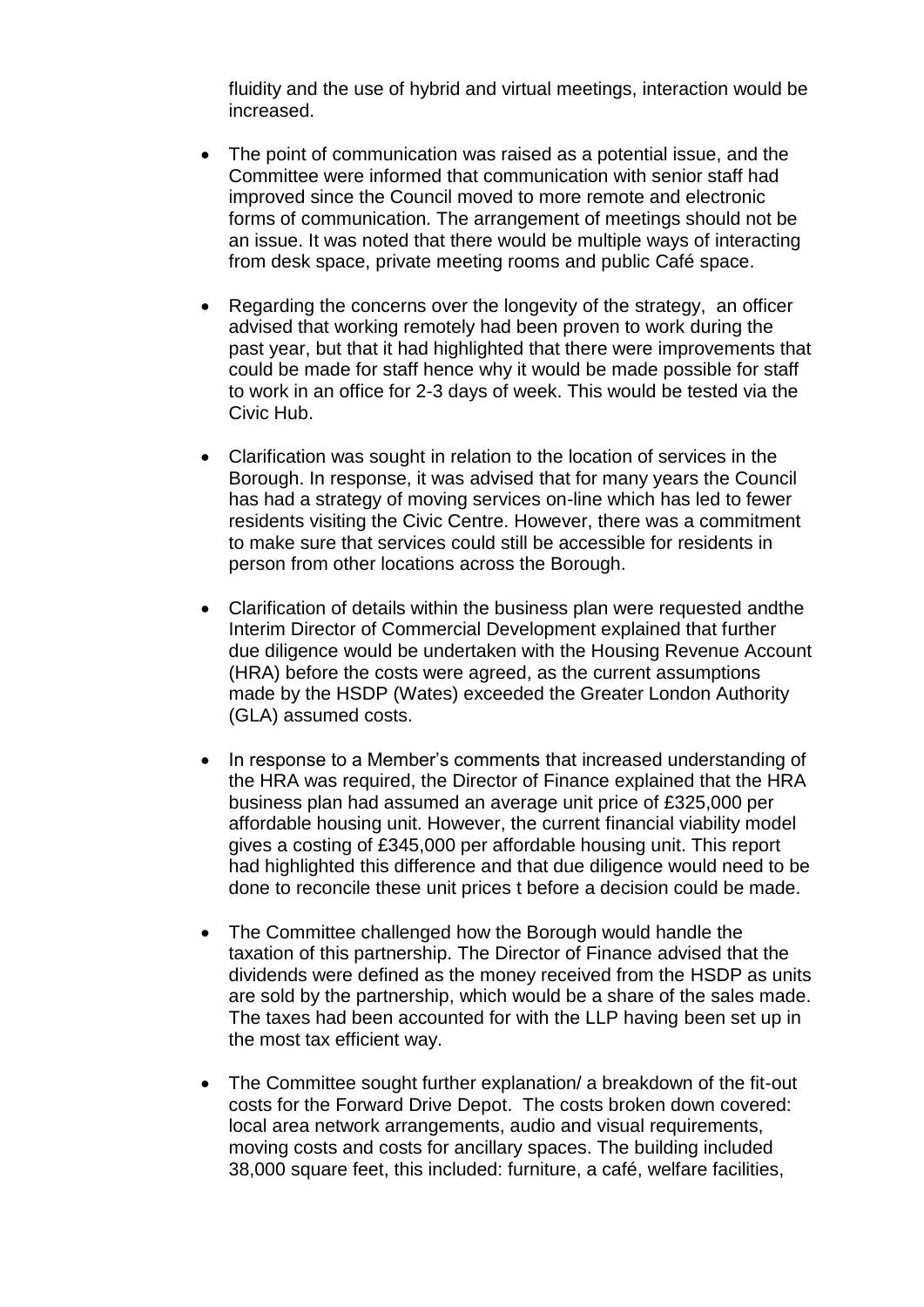reception area, IT and audio, a CCTV room, toilets, showers, muster rooms, building management software and mechanical and electrical fittings.

- It was also noted through discussion that the fit-out costs for Harrow New Civic would include fixtures, fittings and equipment.
- Concern was expressed in relation to parking and the accessibility and safety for visitors. An officer responded that the HNC car park had been planned to provide six accessible spaces on the ground floor with an additional 40 spaces within the basement carpark for visitors, staff and Members. The Harrow New Civic had an excellent rating for Public Transport Accessibility.
- The Committee questioned the commercial prospects at Forward Drive as there were café spaces which had the possibility of being commercially let as well as other units which could be, and in many cases already were being commercially let. Similar considerations applied to the Café at HNC.
- As a result of concerns raised over the issue of public safety the Committee highlighted this as a priority that required serious consideration. In response, Members were advised that commitment to the safety of staff and residents had been taken seriously with options such as taxis provided as a way for those attending evening meetings to travel home safely. Daytime meetings could also be considered. Works in Wealdstone itself had improved public safety.
- In response to a request for clarification in relation to the the funds for Poet's Corner, the Director of Finance explained that the funding for Poet's Corner had already been provided for through the capital programme and any borrowing required would be paid back through the returns of the Harrow Strategic Development Partnership.

The Chair thanked Members for their contributions and questions and officers for their presentation and responses.

**RESOLVED:** That the Committee's comments in relation to the Council's Accommodation Strategy and the Harrow New Civic Centre be forwarded to Cabinet for consideration.

### **For Consideration**

#### **Background Documents:**

Agenda of Overview and Scrutiny Committee – 17 May 2021: Report on The Council's Accommodation Strategy and the Harrow New Civic Centre.

Draft Minutes of Overview & Scrutiny Committee – 17 May 2021